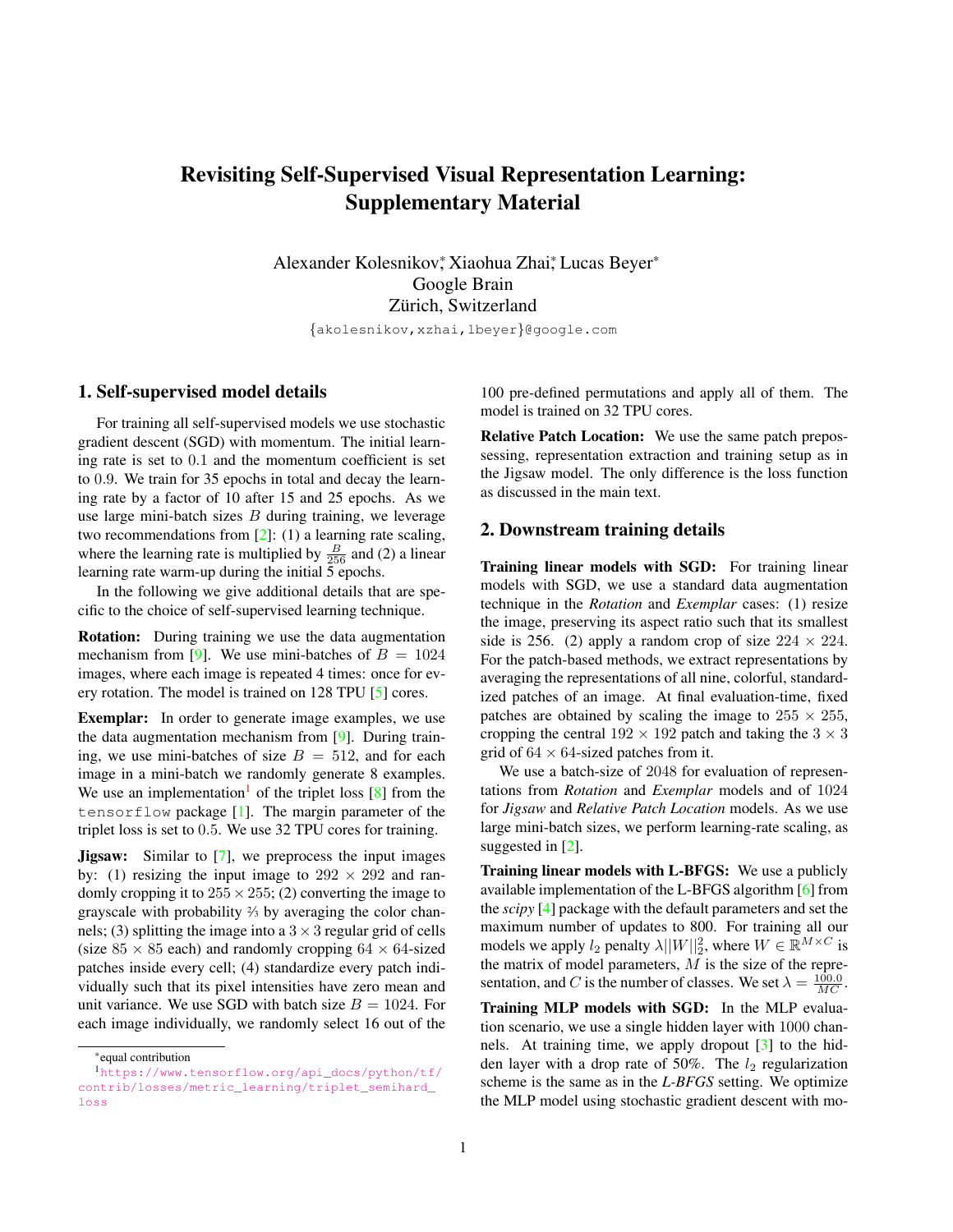

<span id="page-1-1"></span>Figure 1. Downstream task accuracy curve of the linear evaluation model trained with SGD on representations learned by the four self-supervision pretext tasks.

<span id="page-1-0"></span>Table 1. Skip-connections ablation study for *Rotation* and *Exemplar* techniques. We measure quality of representations learned in different layers by computing accuracy of a linear classifier trained on the corresponding activations and evaluated on the ILSVRC-2012 dataset.

|                             | Block1 | Block2 | Block3 |        | Block4 PreLogits |
|-----------------------------|--------|--------|--------|--------|------------------|
| 5 No Skip                   | 26.0   | 33.3   | 38.6   | 39.6   | 37.9             |
| 'ਚੋਂ Skip                   | 26.0   | 36.0   | 41.2   | 41.5   | 44.1             |
| $\overline{2}$ Diff.        | $+0.0$ | $+2.7$ | $+2.6$ | $+1.9$ | $+6.2$           |
| $\frac{1}{2}$ No Skip       | 14.4   | 21.5   | 26.9   | 30.7   | 31.4             |
| E Skip<br>E Skip<br>E Diff. | 14.9   | 22.0   | 28.3   | 32.8   | 35.3             |
|                             | $+0.5$ | $+0.5$ | $+1.4$ | $+2.1$ | $+3.9$           |

mentum (the momentum coefficient is 0.9) for 180 epochs. The batch size is 512, initial learning rate is 0.01 and we decay it twice by a factor of 10: after 60 and 120 epochs.

### 3. Skip-connections ablation study

In the paper we hypothesize that skip-connections help to prevent deterioration of representations learned by selfsupervised models. In order to confirm this hypothesis we train the ResNet model with and without skip-connections.

Specifically, we use the *Rotation* and *Exemplar* techniques for learning representations to train ResNet18 network from [14] and a modified version of it, where we remove the skip-connections. Both networks achieve similar performance in the fully-supervised setting (69.6% and 68.8% top-1 accuracy), but the one with skip-connections results in significantly better representations (as measured by our main metric), see Table [1.](#page-1-0)

## 4. Training linear models with SGD

In Figure [1](#page-1-1) we demonstrate how accuracy on the validation data progresses during the course of SGD optimization. We observe that in all cases achieving top accuracy requires training for a very large number of epochs.

#### 5. More Results on Places205 and ImageNet

For completeness, we present full result tables for various settings considered in the main paper. These include numbers for ImageNet evaluated on  $10\%$  of the data (Table [2\)](#page-2-0) as well as all results when evaluating on the Places 205 dataset (Table [3\)](#page-2-1) and a random subset of  $5\%$  of the Places205 dataset (Table [4\)](#page-2-2).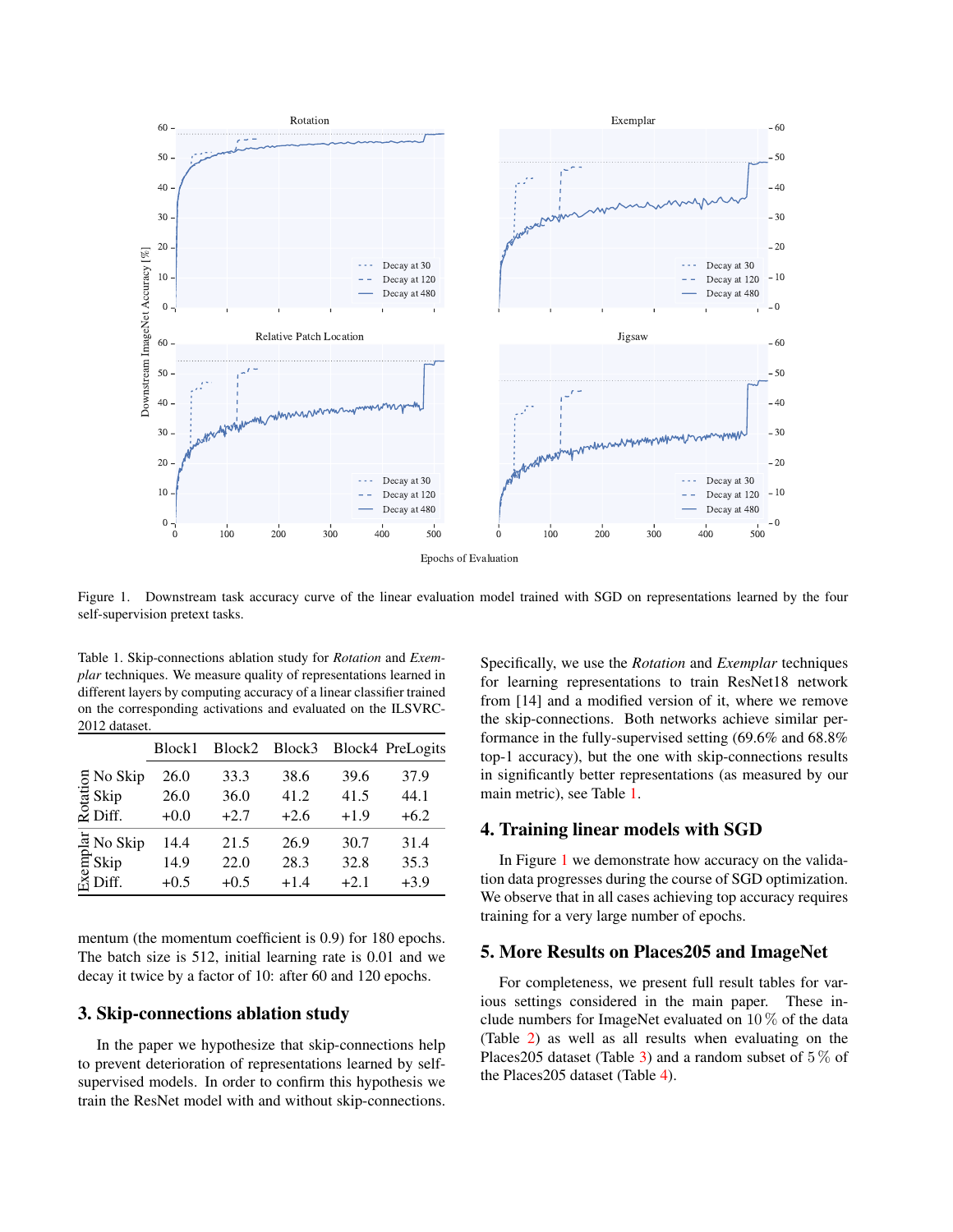|                            | Rotation  |           |            |            |           | Exemplar  |            |           | RelPatchLoc |           | Jigsaw    |  |
|----------------------------|-----------|-----------|------------|------------|-----------|-----------|------------|-----------|-------------|-----------|-----------|--|
| Model                      | $4\times$ | $8\times$ | $12\times$ | $16\times$ | $4\times$ | $8\times$ | $12\times$ | $4\times$ | $8\times$   | $4\times$ | $8\times$ |  |
| RevNet <sub>50</sub>       | 31.3      | 34.6      | 37.9       | 38.4       | 27.1      | 30.0      | 31.1       | 24.6      | 27.8        | 25.0      | 24.2      |  |
| ResNet50 v2                | 28.2      | 31.7      | 32.2       | 33.3       | 28.3      | 30.1      | 31.2       | 25.8      | 29.4        | 23.3      | 24.1      |  |
| ResNet50 v1                | 26.8      | 27.2      | 27.4       | 27.8       | 28.7      | 30.8      | 31.7       | 30.2      | 33.2        | 26.4      | 28.3      |  |
| $RevNet50(-)$              | 30.2      | 32.3      | 33.3       | 33.4       | 25.7      | 26.3      | 26.4       | 21.6      | 25.0        | 24.1      | 24.9      |  |
| ResNet $50 \text{ v2}$ (-) | 28.4      | 28.6      | 28.2       | 28.5       | 26.5      | 27.3      | 27.3       | 26.1      | 26.3        | 23.9      | 23.1      |  |
| VGG19-BN                   | 8.8       | 6.7       | 7.6        | 13.1       | 16.6      | 17.7      | 18.2       | 15.8      | 16.8        | 10.6      | 10.7      |  |

<span id="page-2-0"></span>Table 2. Evaluation on ImageNet with 10 % of the data.

| Table 3. Evaluation on Places205 with T00% of the data. |           |           |            |            |           |           |            |           |             |           |           |  |
|---------------------------------------------------------|-----------|-----------|------------|------------|-----------|-----------|------------|-----------|-------------|-----------|-----------|--|
| Model                                                   | Rotation  |           |            |            |           | Exemplar  |            |           | RelPatchLoc |           | Jigsaw    |  |
|                                                         | $4\times$ | $8\times$ | $12\times$ | $16\times$ | $4\times$ | $8\times$ | $12\times$ | $4\times$ | $8\times$   | $4\times$ | $8\times$ |  |
| RevNet <sub>50</sub>                                    | 41.8      | 45.3      | 47.4       | 47.9       | 39.4      | 43.1      | 44.5       | 37.5      | 41.9        | 37.1      | 40.7      |  |
| ResNet50 v2                                             | 39.8      | 43.2      | 44.2       | 44.8       | 39.5      | 42.8      | 44.3       | 38.7      | 43.2        | 36.3      | 39.2      |  |
| ResNet50 v1                                             | 38.1      | 40.0      | 41.3       | 42.0       | 39.3      | 43.1      | 44.5       | 42.3      | 46.2        | 39.4      | 42.9      |  |
| $RevNet50(-)$                                           | 39.5      | 44.3      | 46.3       | 47.5       | 35.8      | 39.3      | 40.7       | 32.5      | 39.7        | 34.5      | 38.5      |  |
| ResNet $50 \text{ v2}$ (-)                              | 35.5      | 39.5      | 41.8       | 42.8       | 32.6      | 34.9      | 36.0       | 35.8      | 39.1        | 31.6      | 33.2      |  |
| VGG19-BN                                                | 22.6      | 21.6      | 23.8       | 30.7       | 29.3      | 32.0      | 33.3       | 31.5      | 33.6        | 24.6      | 27.2      |  |

<span id="page-2-1"></span>Table 3. Evaluation on Places205 with 100% of the data.

<span id="page-2-2"></span>Table 4. Evaluation on Places205 with 5 % of the data.

| Model                | Rotation  |           |            |            |      | Exemplar  |            |           | RelPatchLoc |           | Jigsaw    |  |
|----------------------|-----------|-----------|------------|------------|------|-----------|------------|-----------|-------------|-----------|-----------|--|
|                      | $4\times$ | $8\times$ | $12\times$ | $16\times$ | 4×   | $8\times$ | $12\times$ | $4\times$ | $8\times$   | $4\times$ | $8\times$ |  |
| RevNet <sub>50</sub> | 32.1      | 33.4      | 34.5       | 34.8       | 30.7 | 31.2      | 31.6       | 28.9      | 29.7        | 29.3      | 29.3      |  |
| ResNet50 v2          | 30.6      | 31.8      | 31.8       | 32.0       | 32.1 | 31.8      | 32.2       | 29.8      | 31.1        | 29.4      | 28.9      |  |
| ResNet50 v1          | 30.0      | 29.2      | 29.0       | 29.2       | 32.5 | 32.5      | 32.7       | 33.2      | 33.9        | 31.2      | 31.3      |  |
| $RevNet50$ (-)       | 33.5      | 34.4      | 34.5       | 34.3       | 31.0 | 32.2      | 32.2       | 27.4      | 30.8        | 29.8      | 31.1      |  |
| ResNet50 $v2$ (-)    | 31.6      | 33.2      | 33.6       | 33.6       | 30.0 | 31.4      | 31.9       | 30.9      | 31.9        | 28.4      | 28.9      |  |
| VGG19-BN             | 16.8      | 13.9      | 15.3       | 20.2       | 23.5 | 23.4      | 23.7       | 23.8      | 24.0        | 19.3      | 18.7      |  |